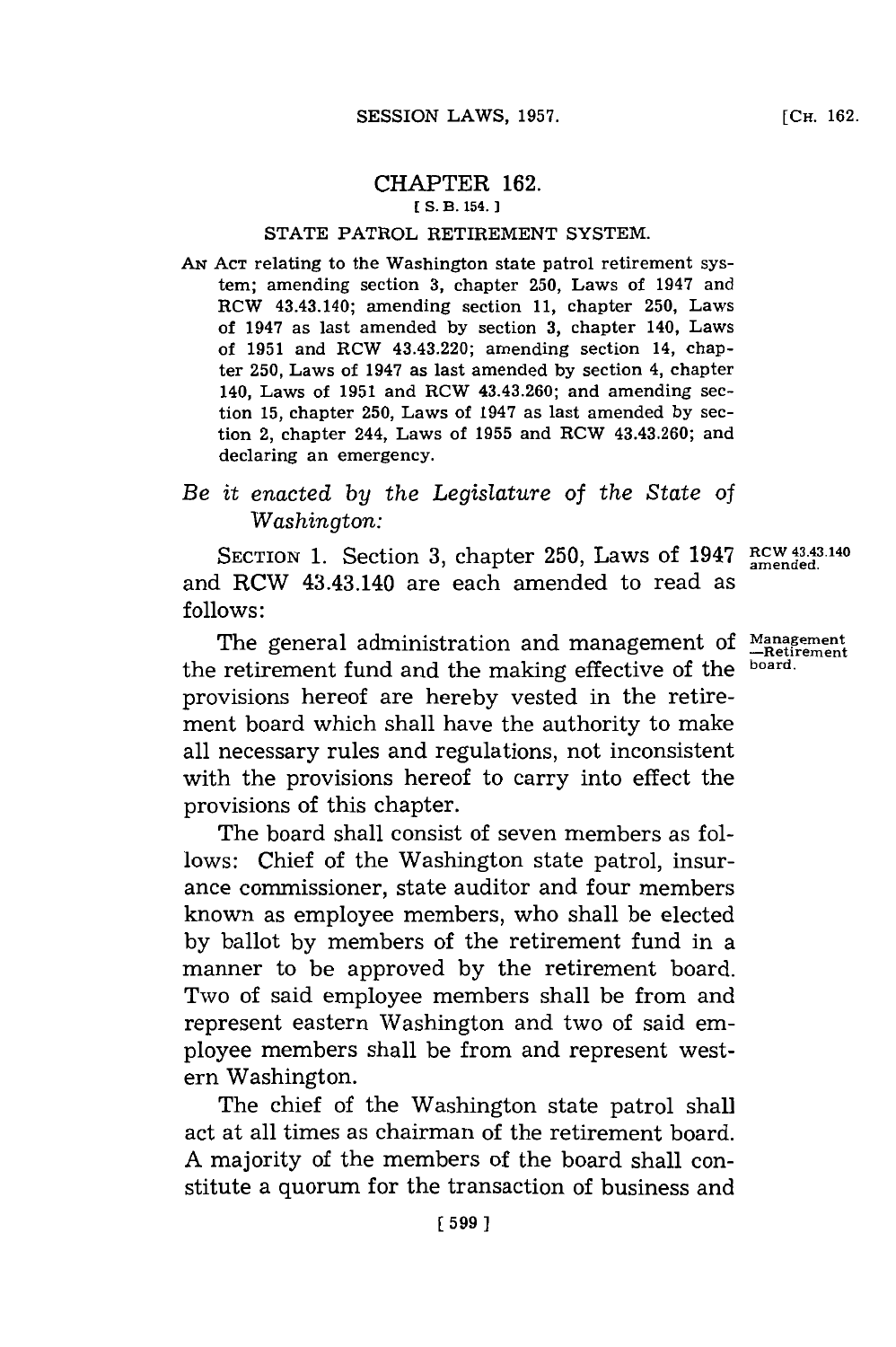**CH. 162.]**

State patrol. **any action taken shall be approved by five or more** Management *of its members* The board shall hold such meetings -Retirement of its members. The board shall hold such meetings as are necessary to transact its business and in any event shall meet not less than once each year and sufficient notice shall be given the members thereof.

The election of employee members of the board shall be conducted **by** and under the supervision of the chief of the Washington state patrol. The chief of the Washington state patrol shall designate elec-**Proviso.** tion dates and shall define election procedures: *Provided,* That the first election shall be held within thirty days after May **15, 1958.** At the first election, each person eligible to participate in the retirement fund shall have the right to vote for two qualified employee members, each person to vote only upon those members from his geographical division of the state. At the first election, the employee member receiving the greatest number of votes shall be deemed elected for a four year term; the employee member receiving the second greatest number of votes shall be deemed elected for a three year term; the employee member receiving the third greatest number of votes shall be deemed elected for a two year term; and the employee member receiving the fourth greatest number of votes shall be deemed elected for a one year term. Terms of office of the first members shall commence July **1, 1958.** Upon expiration of the term of each of the employee members, each succeeding member shall be elected **by** general election and shall hold office for a term of four years. After the first election, those persons eligible to participate in the retirement fund and who are from the same geographical division as that of the employee member whose term of office has expired or whose office has become vacant shall have the right to vote for one qualified employee member to **fill** that office. Any vacancy occurring in the term of any qualified employee member of the retirement board shall be filled **by** a general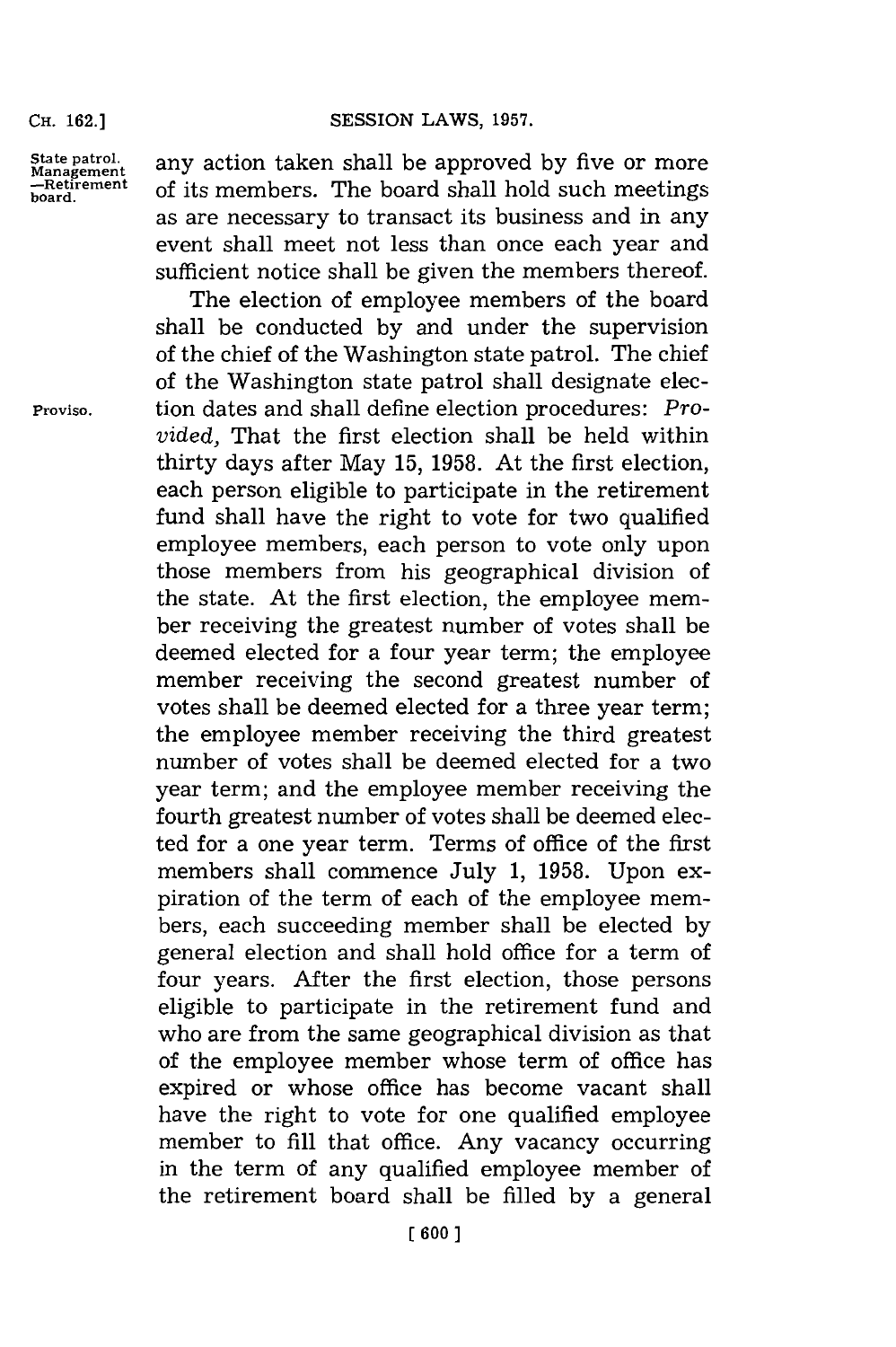election. The qualified employee member elected shall **fill** the unexpired term.

**SEC.** 2. Section **11,** chapter **250,** Laws of 1947 RcW 43.43.220 **amended.** as last amended **by** section **3,** chapter 140, Laws of **1951** and RCW 43.43.220 are each amended to read as follows:

**(1)** The Washington state patrol retirement **Fundfito** pa fund shall be the fund from which shall be paid all  $\frac{Expected}{Contr}}$ retirement allowances or benefits in lieu thereof **by state.** which are payable as provided herein. The expenses of operating the retirement system shall be paid from appropriations made for the operation of the Washington state patrol.

(2) The contributions **by** the state for benefits under the retirement system shall consist of the sum of a percentage of the compensation of members to be known as the current service contribution, and a fixed sum to be known as the prior service contribution.

**(3)** After the completion of each actuarial valuation, the retirement board shall determine or redetermine the current service contribution rate. Such current service contribution rate shall become effective in the ensuing biennium. Such contribution rate shall be the uniform and constant percentage of the prospective compensation of all members in the retirement system at the date of such valuation required, together with the prospective value of future contributions from members, and all funds (other than funds allocated to prior service benefits) currently standing to the credit of the retirement fund, to provide for the payment of all future benefits for such members (other than prior service benefits).

(4) The prior service contribution shall be thirty-seven thousand five hundred dollars in each calendar year, and shall continue at such rate until the assets of the retirement fund allocated to prior serv-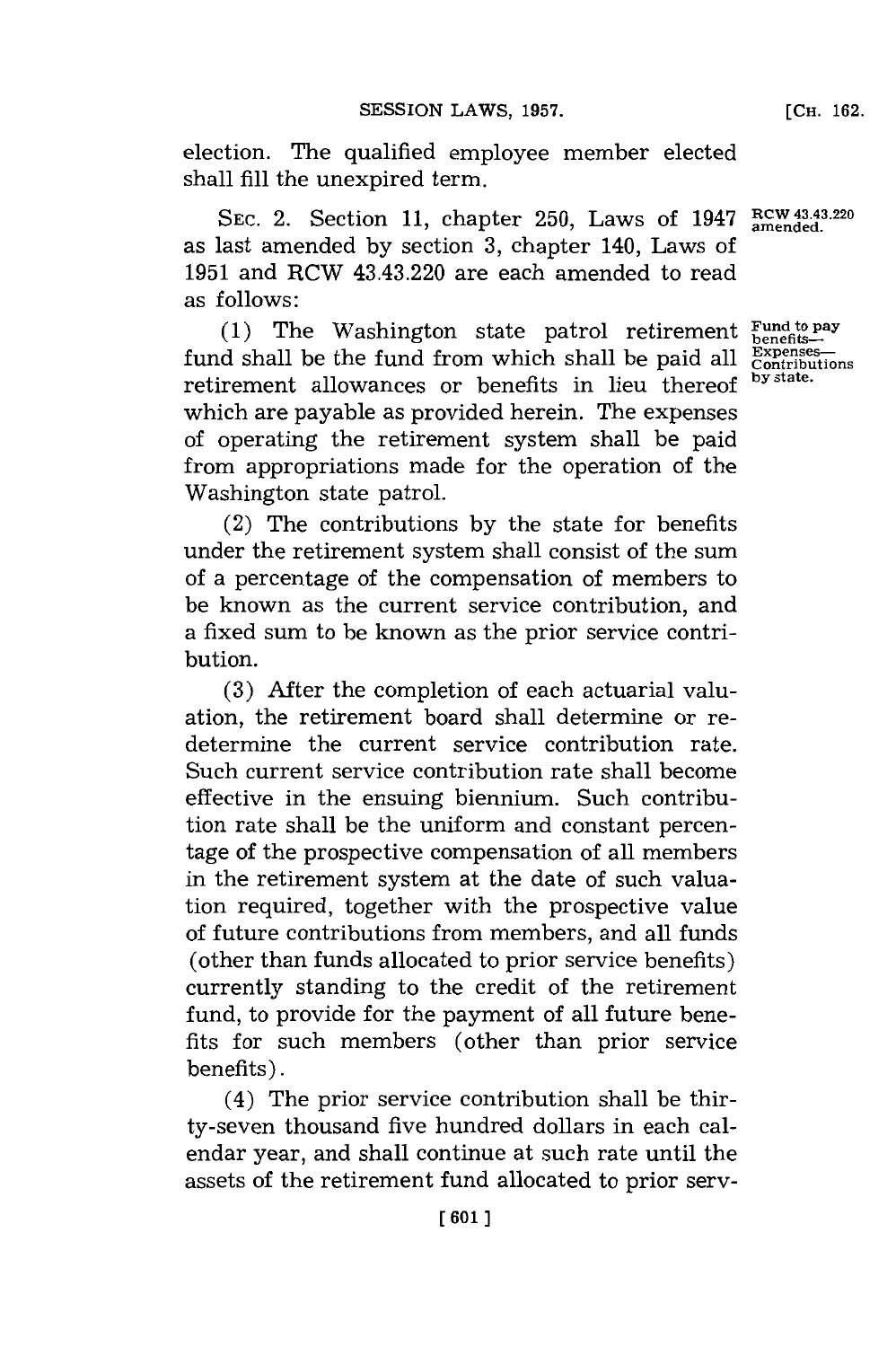ice benefits are equal to the then outstanding liability for prior service benefits.

**(5)** The retirement board shall estimate biennially the amount required to maintain the retirement fund for the ensuing biennium.

RCW 43.43.250 **SEC. 3.** Section 14, chapter 250, Laws of 1947 as last amended **by** section 4, chapter 140, Laws of **1951** and RCW 43.43.250 are each amended to read as follows:

State patrol. **(1)** Any member who has attained the age of **Retirement of sixty** years shall be retired on the first day of the calendar month next succeeding that in which said member shall have attained the age of sixty.

> (2) Any member who has attained the age of fifty years and has completed twenty-five years of service, may retire upon his written application to the retirement board, setting forth at what time, not less than thirty days subsequent to the execution and filing thereof, he desires to be retired. Any member who shall retire under the provisions of this subsection, shall receive as a retirement allowance the actuarial equivalent of the retirement allowance based on the total service credited to such member at the date of his retirement, which he would otherwise have received had he remained in service until eligible to retire as provided in subsection **3** of this section.

> **(3)** Any member who has completed thirty years of credited service or has attained the age of fiftyfive may retire as provided in RCW 43.43.260, on his retirement application to the retirement board, setting forth at what time, not less than thirty days subsequent to the execution and filing thereof, he desires to be retired.

(4) No member shall contribute to the retirement fund or receive service credit after he has com-**Proviso.** pleted thirty years of service: *Provided,* That if the member has completed thirty years of service before